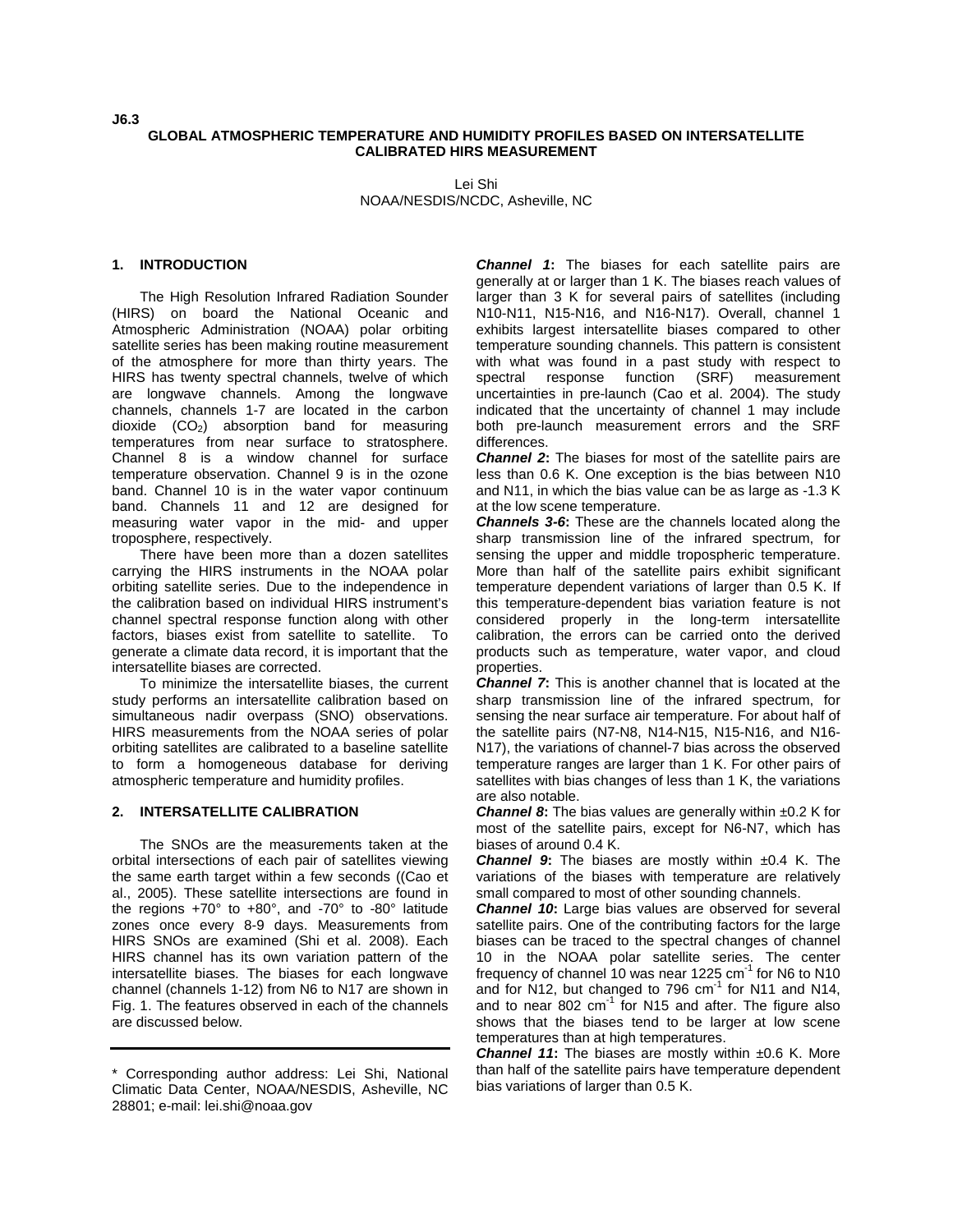

FIG. 1. Intersatellite biases of channels 1-12 for nine pairs of satellites based on SNO observations.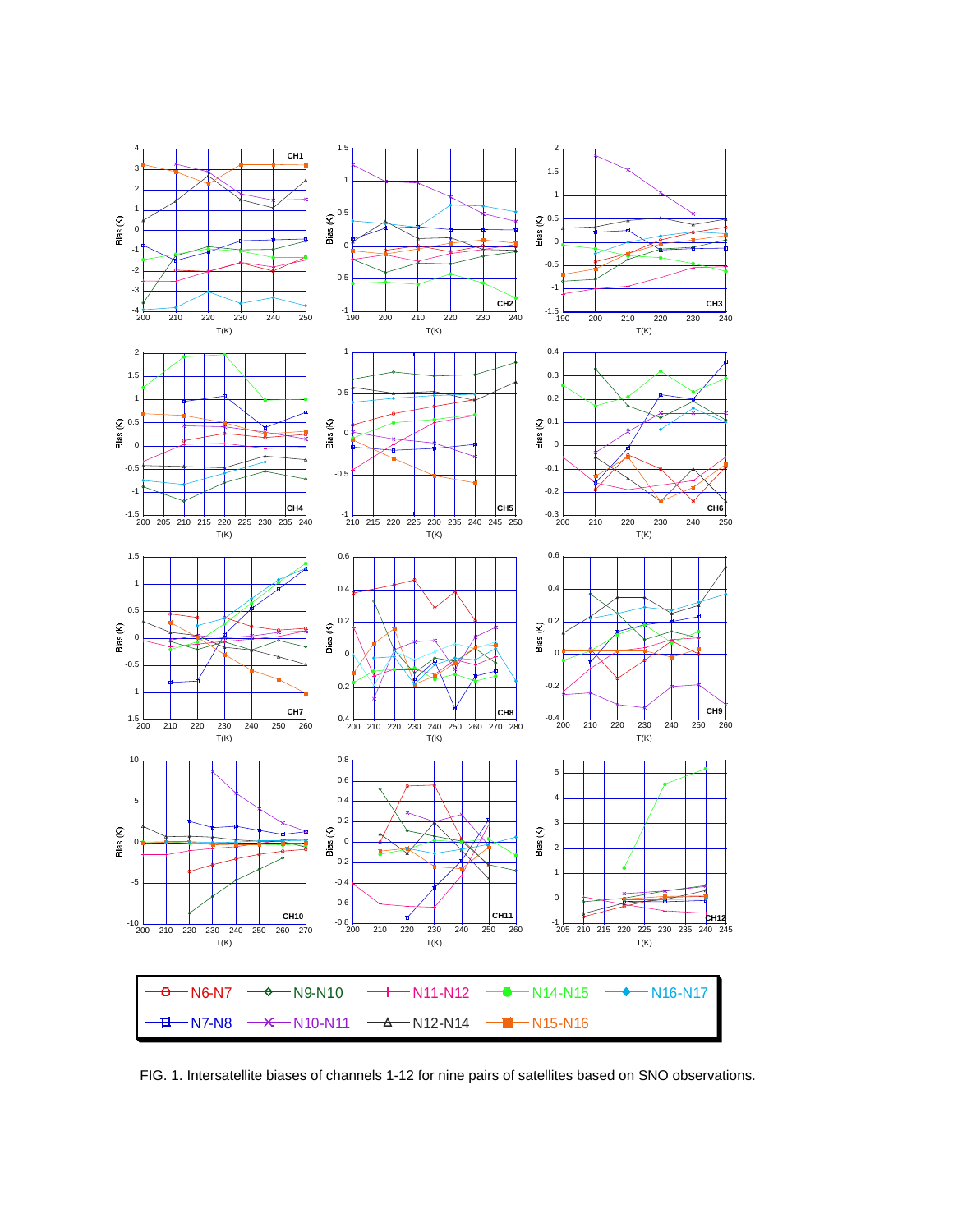*Channel 12***:** The bias values are very large between N14 and N15. This is caused by the channel frequency change from about 1480  $cm^{-1}$  on N14 and earlier satellites to 1530  $cm^{-1}$  on the KLM series of satellites (N15 to N17). Due to the frequency change, the sensors on N14 and N15 essentially observed water vapor at different heights, which lead to the large bias of more than 5 K. For other satellite pairs, the biases are within the range of  $\pm 0.8$  K. Many satellite pairs have bias variations of more than 0.5 K across the scene temperature ranges.

In the satellite time series, there is no overlap of observations between N8 and N9. There is only one month of overlap between N7 and N9, which is not long enough to provide sufficient intersatellite calibration data. To inter-calibrate and connect the satellites before N9, simulations from a radiative transfer model are used.

The HIRS data are first processed to remove cloudy pixels, and limb correction is applied (Jackson et al., 2003). The SNO observation spans a large range of the temperatures. However the measurement does not cover high temperature observations typically found in tropical regions. To estimate the intersatellite biases in low latitudes, a region with homogeneous temperature distribution, covering 20S-20N and 160W-100W, is selected for analysis. For the overlapping satellites, the differences of the regional monthly means are obtained. Examinations showed that the intersatellite biases for low latitudes follow the temperature dependant patterns established by the SNO measurements, with continuous increasing or decreasing patterns extending to high temperatures. Based on the intersatellite bias dataset, the HIRS channel brightness temperature data from individual satellites are adjusted to N12 as a base satellite using a similar data processing procedure described in Shi and Bates (2010).

## **3. TEMPERATURE AND HUMIDITY PROFILE RETRIEVAL**

A neural network approach is applied to connect the relationship between the atmospheric profiles and the HIRS channel brightness temperatures. The profiles used to build a training dataset are obtained from a diverse sample of profiles simulated by the European Center for Medium-Range Weather Forecasts (ECMWF) system (Chevallier, 2001). These profiles are selected from the first and the  $15<sup>th</sup>$ of each month between January 1992 and December 1993. The profiles are divided into seven groups differing by the total precipitable water vapor content of the profiles. About the same number of samples is extracted from each group, except for the group with the lowest precipitable water vapor content (0 to 0.5 kg.m<sup>-2</sup>). For this group, twice as many profiles are extracted in consideration of the higher temperature variability from all types of situations from polar to tropics. The corresponding HIRS channel brightness temperatures are simulated by a radiative transfer

model, RTTOV-9. The RTTOV is a broadband model in that the integration over the channel response is simulated directly. A description of the RTTOV can be found in Saunders et al. (1999). The RTTOV was one of the participating models in an intercomparison of HIRS and AMSU channel radiance computation (Garand et al., 2001). Among the selected seven HIRS channels (channels 2, 5, 9, 10, 11, 12, and 15) examined in the intercomparison, the standard deviations of RTTOV simulated radiances are within 0.55 K for channels 11 and 12 and within 0.25 K for the other channels.

Backpropagation neural networks similar to the approach used by Shi (2001) are used in developing the retrieval scheme. Different architectures with different numbers of layers and transfer functions are examined for the temperature and water vapor profiles retrieval. A three-layer network, with one input layer, one hidden layer, and one output layer, is chosen based on the performance compared to fourlayer and five-layer networks. It is found that using a hyperbolic tangent function to propagate to the hidden layer and a logistic transfer function to propagate to the output layers gives the optimum network performance for the type of data studied. The definition of the hyperbolic tangent transfer function is  $f(x) = \tanh(x)$ , (1)

and the definition of the logistic transfer function is

$$
f(x) = \frac{1}{1 + \exp(-x)}.
$$
 (2)

During the past thirty years the atmospheric  $CO<sub>2</sub>$ concentration increased substantially from 335 ppmv to nearly 390 ppmv. As the HIRS channel frequencies are located in the  $CO<sub>2</sub>$  band, the CO2 increase affects the HIRS measurement. To examine the  $CO<sub>2</sub>$  effect, RTTOV-9 is used to simulate HIRS brightness temperature with increasing  $CO<sub>2</sub>$ . For each of the ECMWF sampled profiles, RTTOV-9 is run for the CO<sub>2</sub> concentration of 330 and 390 ppmv, respectively. The averaged brightness temperature of each HIRS channel is calculated. The differences of brightness temperatures between the two  $CO<sub>2</sub>$  concentration values are obtained. The simulation shows that when CO2 concentration increases from 330 ppmv to 390 ppmv, for unchanged temperature profiles, the measurements from HIRS would appear to decrease in channels 3-7. The largest decreasing occurs in channel 6, with a value as large as 1.2 K. The decreases for channels 3, 4, 5, and 7 are 0.1, 0.9, 1.1, and 0.7 K, respectively. In channels sensing the stratosphere (channels 1 and 2), for the same profiles, the measurements from HIRS observation would appear larger in an increased CO2 environment. The increases in these two channels are 0.5 and 0.3 K, respectively. There are basically no impacts in channels 8-12, because these are window channel, ozone channel, and water vapor channels. As there are large effects from  $CO<sub>2</sub>$  increase on channels 1-7, if these effects are not considered in the temperature profile retrieval, it can lead to an underestimate of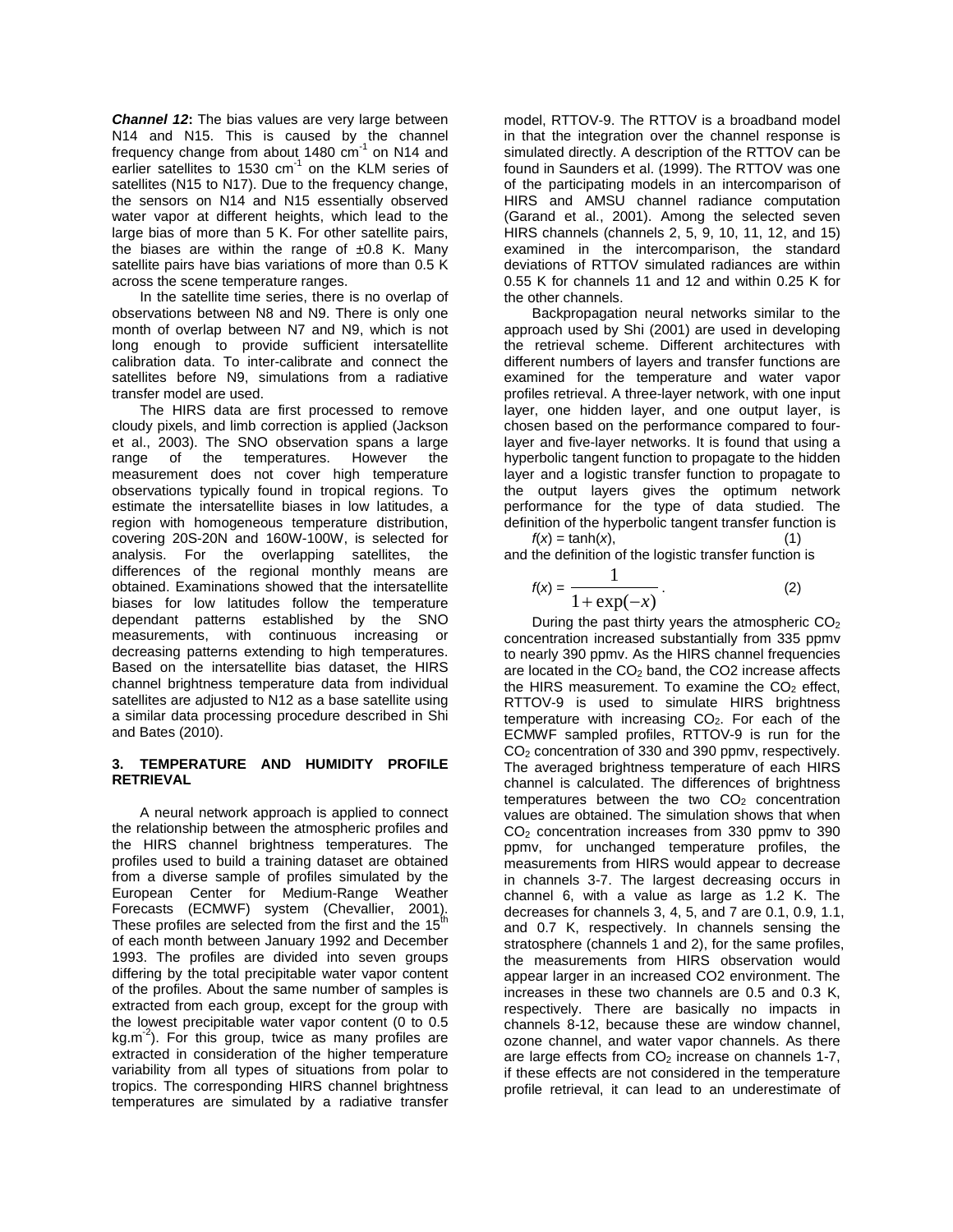tropospheric temperatures and an overestimate of stratospheric temperatures when  $CO<sub>2</sub>$  increases.

Therefore, the input set for the temperature and humidity profile retrievals include CO2 concentration in additional to the twelve HIRS longwave channels. The retrieved temperatures include surface skin temperature, temperature at 2 m, and temperatures at ten pressure levels from 1000 hPa to 50 hPa. The specific humidity values are obtained at 2 m and at seven levels from 1000 hPa to 300 hPa.

Only clear-sky profiles from the ECMWF sample profiles are used for building the training dataset. To take into account the effect of surface elevation, the clear-sky profiles are further divided into three groups according to their surface pressures. The first group contains profiles with surface pressures larger than 850 hPa. The second group has profiles with surface pressures between 850 and 700 hPa. And the remaining profiles with surface pressures less than 700 hPa are placed in the third group. For each of the groups, 20% are randomly extracted to construct a testing set, and another 20% are randomly extracted and set aside as a validation set for later statistical studies. A backpropagation network is trained by "supervised learning". The network is presented with a series of pattern pairs, each consisting of an input pattern and an output pattern, in random order until predetermined convergence criteria are met. At this time the network presents the input elements in the testing set and retrieves the output elements. Then the retrieved output elements are compared with the output elements in the testing set, and the averaged root mean square error (RMSE) of all the output elements is computed. The network parameters are saved if the averaged RMSE is less than that computed previously. This process is repeated until no improvement is found for a specified number of test trials.

The saved neural network parameters are applied to the data in the validation dataset. The RMSEs of temperature and specific humidity at all the levels are derived assuming the outputs in the validation database as truth data. For temperature, the RMSEs are 1.0 K for surface skin temperature, 2.2 K for 2 m temperature, 2.7 K for temperature at 1000 hPa, 1.3-1.5 K in the mid troposphere, and 2.0- 2.6 K around the tropopause and in the lower stratosphere. For specific humidity, the RMSE is 1.9 g/kg at 2 m and 2.0 g/kg at 1000 hPa. It steadily decreases to 1.1 g/kg at 700 hPa and less than 0.4 g/kg above 500 hPa.

# **4. SUMMARY**

An atmospheric temperature and humidity profile dataset is generated from intersatellite calibrated HIRS measurement onboard the NOAA polar satellites since 1979. To minimize the intersatellite biases, an intersatellite calibration is performed for three decades of HIRS measurement based on SNO observations. An algorithm is developed to account for the feature of varying biases with respect to

brightness temperature. HIRS measurements from the NOAA series of polar orbiting satellites are calibrated to a baseline satellite to form a homogeneous database for deriving atmospheric temperature and humidity profiles. During the last thirty years, the atmospheric carbon dioxide concentration increased significantly. The increased carbon dioxide concentration has a large impact on the HIRS channel observations in the carbon dioxide band. The channels that are most affected by the carbon dioxide increase are the mid-atmosphere sensing channels such as channels 5 and 6. Simulation from RTTOV-9 shows that the increase in the carbon dioxide in the last thirty years can decrease the observation values of these two channels by more than 1.1 K. A neural network technique is applied to derive atmospheric temperature and humidity profiles that account for the observed carbon dioxide change over the last thirty years. Sampled profiles from ECMWF representing the global atmospheric conditions are used as the training dataset. The retrieval schemes are applied to inter-satellite calibrated HIRS measurement. The HIRS measurement provides uniformed coverage globally, including the vast ocean surface and remote mountainous regions that are often not covered by conventional radiosondes.

### **References:**

- Cao, C., M. Weinreb, and H. Xu, 2004: Predicting simultaneous nadir overpasses among polarorbiting meteorological satellites for the intersatellite calibration of radiometers. *J. Atmos. Oceanic Technol.,* **21,** 537–542.
- Cao, C., H. Xu, J. Sullivan, L. McMillin, P. Ciren, and Y.-T. Hou, 2005: Intersatellite radiance biases for the High Resolution Infrared Radiation Sounders (HIRS) onboard *NOAA-15, -16,* and *-17* from simultaneous nadir observations. *J. Atmos. Oceanic Technol.,* **22,** 381–395.
- Chevallier, F., 2001: Sampled databases of 60-level atmospheric profiles from the ECMWF analyses. Research Report No. 4, EUMETSAT/ECMWF SAF programme.
- Garand, L., D. S. Turner, M. Larocque, J. Bates, S. Boukabara, P. Brunel, F. Chevallier, G. Deblonde, R. Engelen, M. Hollingshead, D. Jackson, G. Jedlovec, J. Joiner, T. Kleespies, D. S. McKague, L. MaMillin, J.-L. Moncet, J. R. Pardo, P. L. Rayer, E. Salathe, R. Saunders, N. A. Scott, P. Van Delst, and H. Woolf, 2001: Radiance and Jacovian intercomparison of radiative transfer models applied to HIRS and AMSU channels. *J. Geophys. Res.*, **106**, 24017-24031.
- Jackson, D. L., D. P. Wylie, and J. J. Bates, 2003: The HIRS Pathfinder radiance data set (1979- 2001), paper presented at  $12<sup>th</sup>$  Conference on Satellite Meteorology and Oceanography, Long Beach, California, February 10-13, 2003.